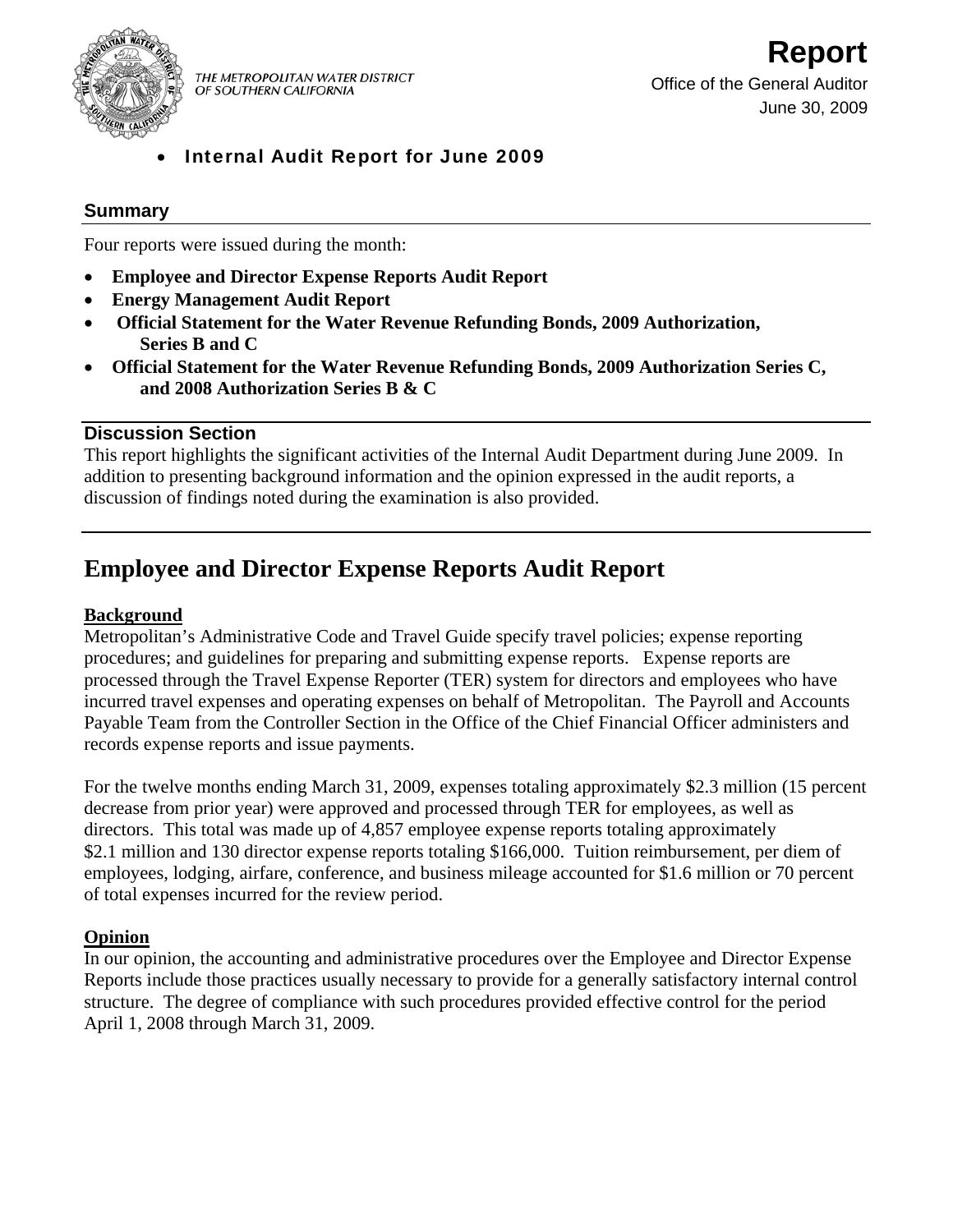#### **Comments and Recommendations**

## LATE SUBMISSION OF TRAVEL EXPENSE CLAIMS; UNFILED TRAVEL EXPENSE REPORTS AND RECONCILIATION FOR PREPAID EXPENSES

Section 6331(b)(2)(3) of the Administrative Code requires that the directors' and employees' expense claims be submitted to the Office of the Executive Secretary and the Office of the Chief Financial Officer, no later than 60 days, and AFSCME no later than 90 days, following the day director or employee incurred the expenses or participated in an activity for which Metropolitan funds were utilized on the director's or employee's behalf.

We reviewed 27,283 expense line items claimed on 5,190 Employee and Director Travel Expense Reports (TERs) submitted between April 1, 2008 and March 31, 2009 for timely submission. Of this number, 4,987 TERs were submitted, approved, and processed (4,857 employees' TERs and 130 directors') and 203 were submitted but not processed.

1. **Employee Expense Reports**: 2,402 expense line items claimed on 392 TERs were submitted late (beyond the 60-day standard). This is an increase of 9 percent from prior year.

| No. of Days Expense     | No. of Expense | No. of Expense | Expenses      |
|-------------------------|----------------|----------------|---------------|
| was Incurred            | Items          | Reports (TERs) | Claimed       |
| $61$ to 90 days         | 1,228          | 264            | \$93,819      |
| 91 to 180 days          | 1,002          | 136            | \$107,932     |
| 181 to 365 days         | 172            | 24             | \$17,514      |
| Total                   | 2,402          | $392*$         | \$219,265     |
| <b>Total for Period</b> | 27,283         | 5,059          | $2,231,592**$ |

2. **Director Expense Reports**: 736 expense line items claimed on 54 TERs were submitted late (beyond the 60 day standard). This is a decrease of 24 percent from prior year.

| No. of Days Expense     | No. of Expense | No. of Expense | <b>Expenses Claimed</b> |
|-------------------------|----------------|----------------|-------------------------|
| was Incurred            | items          | Reports (TERs  |                         |
| 61 to 90 days           | 409            | 52             | \$36,691                |
| 91 to 180 days          | 271            | 23             | \$21,567                |
| 181 to 365 days         | 56             |                | \$4,133                 |
| Total                   | 736            | $54*$          | \$62,390                |
| <b>Total for Period</b> | 2,461          | 131            | $$166,589$ ***          |

\* This does not equate the total of TERs submitted beyond 60 days because one TER may include items which fall into 61- 90, 91-180, or 181-365 days delay category.

\* \* Represents submitted, approved and processed TERs (\$2.1 million) as well as submitted but not approved/processed (\$138,000).

\*\*\* Represents, submitted, approved and processed TERs (\$166,000) as well as submitted but not approved/processed (\$589).

We also reviewed 656 expense line items for expenses prepaid by Metropolitan and incurred by employees and directors between April 1, 2008 and March 31, 2009, but TERs had not been filed. These items were prepaid through check payments or agency issued credit cards. Our analysis revealed: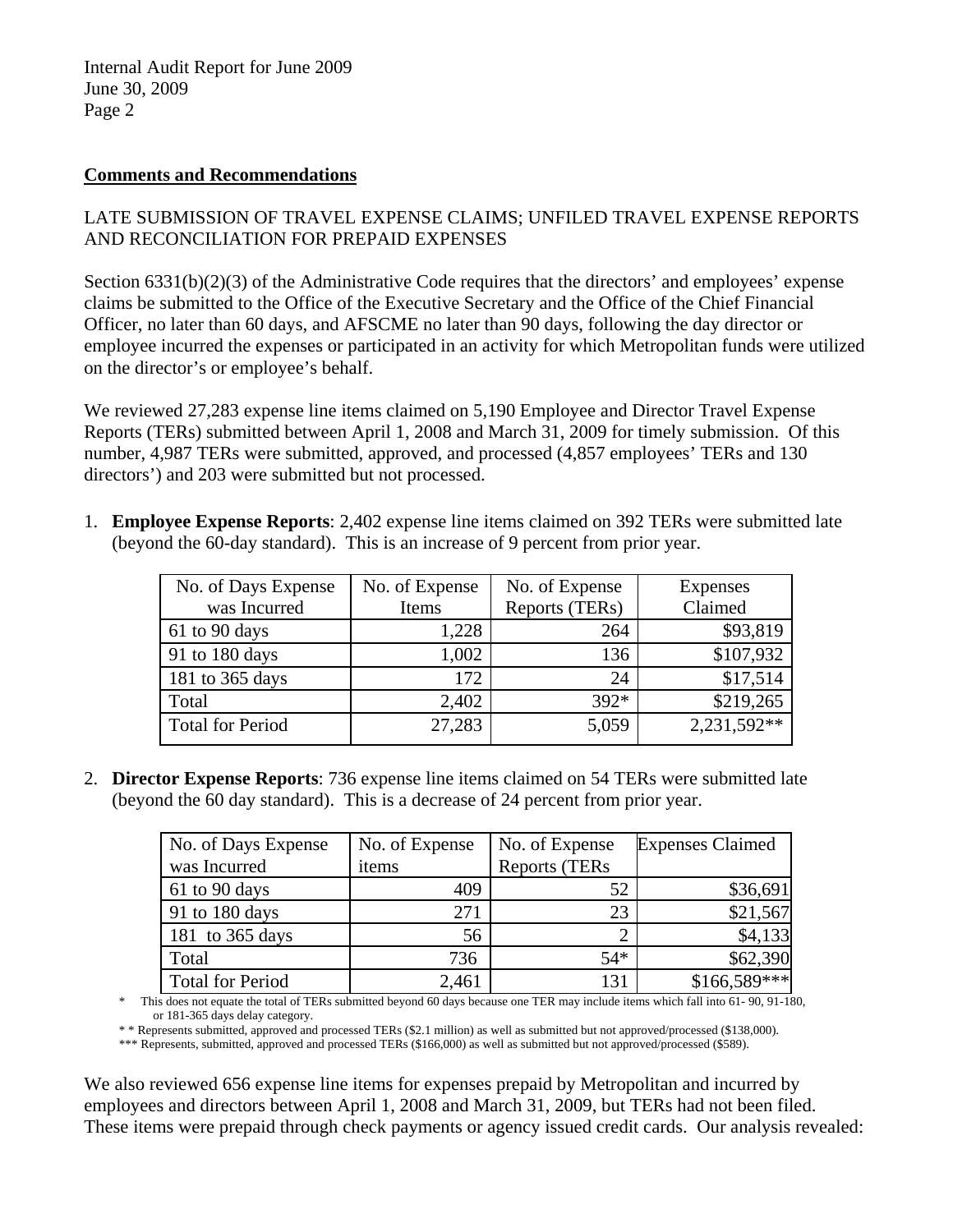3. Outstanding Prepaid Expenses: 57 employees and 21 directors have yet to file expense reports for \$146,893 (\$111,504 for employees and \$35,389 for directors) prepaid by Metropolitan (through check payment and agency issued credit cards) within the 60-day standard.

#### **Employee**:

| No. of Days Expense | No. of Expense | <b>Expenses Claimed</b> |
|---------------------|----------------|-------------------------|
| was Incurred        | Items          | for Employees           |
| 61 to 90 days       | 63             | \$11,551                |
| 91 to 180 days      | 168            | \$46,794                |
| 181 to 365 days     | 246            | \$53,159                |
| Total               |                | \$111,504               |

#### **Director**:

| No. of Days Expense | No. of Expense | <b>Expenses Claimed</b> |
|---------------------|----------------|-------------------------|
| was Incurred        | Items          | for Directors           |
| 61 to 90 days       | 22             | \$2,702                 |
| 91 to 180 days      | 77             | \$14,976                |
| 181 to 365 days     | 79             | \$17,711                |
| Total               |                | \$35,389                |

4. Reconciliation of Prepaid Expenses:150 expense items totaling \$18,911, that were submitted on TERs and prepaid through company issued credit cards, have not been reconciled to the monthly credit card statements by the Payroll and Accounts Payable Team. These expenses were incurred between April 2008 and January 2009.

We recommend that Group Managers continue to emphasize the importance of submitting TERs within the 60-day guideline and conduct periodic tests to ensure compliance. We also recommend that the Payroll and Accounts Payable Team, through coordination with Group Managers, continue to follow-up outstanding prepaid expenses to employees and directors. Furthermore, we recommend that the Payroll and Accounts Payable Team complete review and verification of expenses paid through company issued credit cards in a timely manner.

#### MILEAGE REIMBURSEMENT

Section 6326(d) of the Administrative Code requires that the type of transportation employed shall be selected on the basis of the lowest overall cost to Metropolitan after all costs are considered, including the travel time and the salary of the employee. This section also requires that trips, which require travel in excess of 200 miles one-way, shall be made by commercial airline. The reimbursements for any transportation costs for trips over 200 miles one-way by any form of transportation shall generally not exceed the standard round-trip airline coach airfare in effect at the time. These cost estimates are established by the Manager, Contracting Services, and include personal auto mileage and airport parking that would have been incurred and reimbursable, if airline transportation had been used.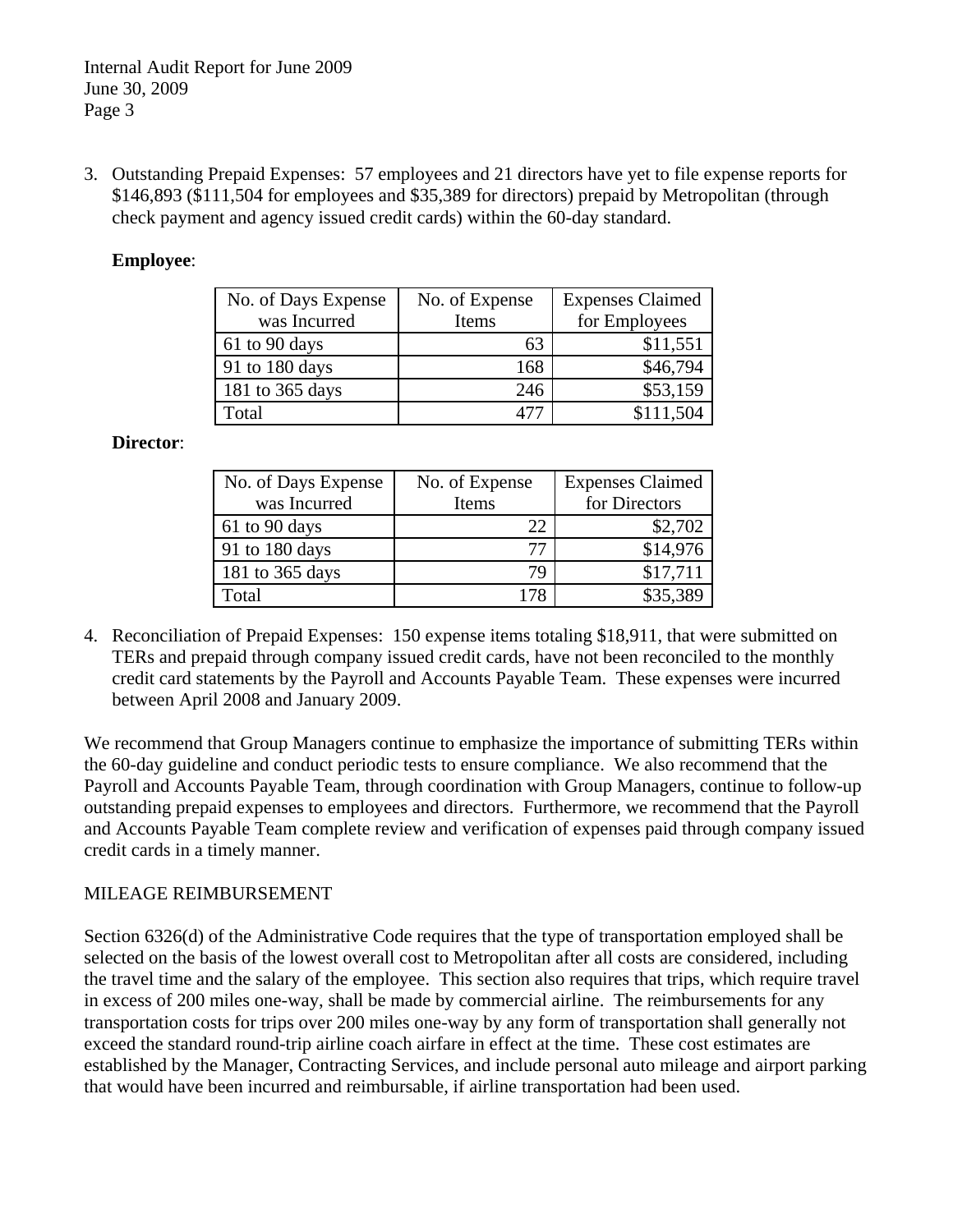We reviewed ten travel expense claims (of 208 total claims) with reported mileage over 200 miles oneway and noted that none had adequate information or explanation (i.e., cost consideration) for using personal car in lieu of air transportation. This is in contrast to Section 6326(d) of the Administrative Code that requires consideration for transportation's lowest overall cost to Metropolitan.

We recommend that the Group Managers emphasize the importance of providing adequate information or explanation for business mileage claimed on the expense reports. In addition, we recommend that the approving Manager and the Payroll and Accounts Payable Team ensure that the cost comparison information is provided in the TER by the claimants.

## DUPLICATE PAYMENT OF CLAIMED EXPENSES

Review and approval controls serve to protect against unauthorized, inaccurate, or duplicate transactions or requests; identify items that require correction; and ensure that follow-up procedures exist for exceptions. For expense reports, authorized personnel must review detail for compliance to policies and procedures, check attached documentation for completeness, and examine the claimed expenses for propriety.

We reviewed 350 potentially duplicated expense items totaling \$17,814 and noted double payments for five expense items totaling \$362. These expenses were claimed for reimbursement by four employees and one director. We understand that the Accounts Payable Team has contacted the four employees to seek reimbursement. We were informed that three of these employees had already paid \$164 and that the other two employees have agreed to pay the remaining amount (\$136) to Metropolitan. We were also informed that the duplicate payment of \$60 to the director was deducted from his subsequent TER reimbursement.

We recommend that Group Managers conduct a thorough review of expense reports to ensure validity and accuracy of reported claims and completeness of supporting documentation. We also recommend that the Payroll and Accounts Payable Team review the TER system "Duplicate Transaction Report" on a monthly basis to verify for duplicate payments. In addition, we recommend that the Payroll and Accounts Payable Team make follow-ups to collect the remaining unreimbursed amount of \$136.

## **Energy Management Program Audit Report**

## **Background**

Metropolitan initiated the Energy Management Program in the fall of 2006 partly in response to the California Global Warming Solutions Act of 2006 (Assembly Bill 32), which requires California to reduce Greenhouse Gas (GHG) emissions to 1990 levels by 2020. The Energy Management Program's four primary goals are to: 1) Identify Metropolitan's GHG inventory; 2) Implement additional renewable energy production; 3) Reduce energy consumption; and 4) Develop and implement comprehensive strategies to manage power resources in a cost-effective manner. By accomplishing these goals, Metropolitan hopes to reduce its carbon footprint and operate its facilities in a sustainable manner to help California comply with the requirements of Assembly Bill 32.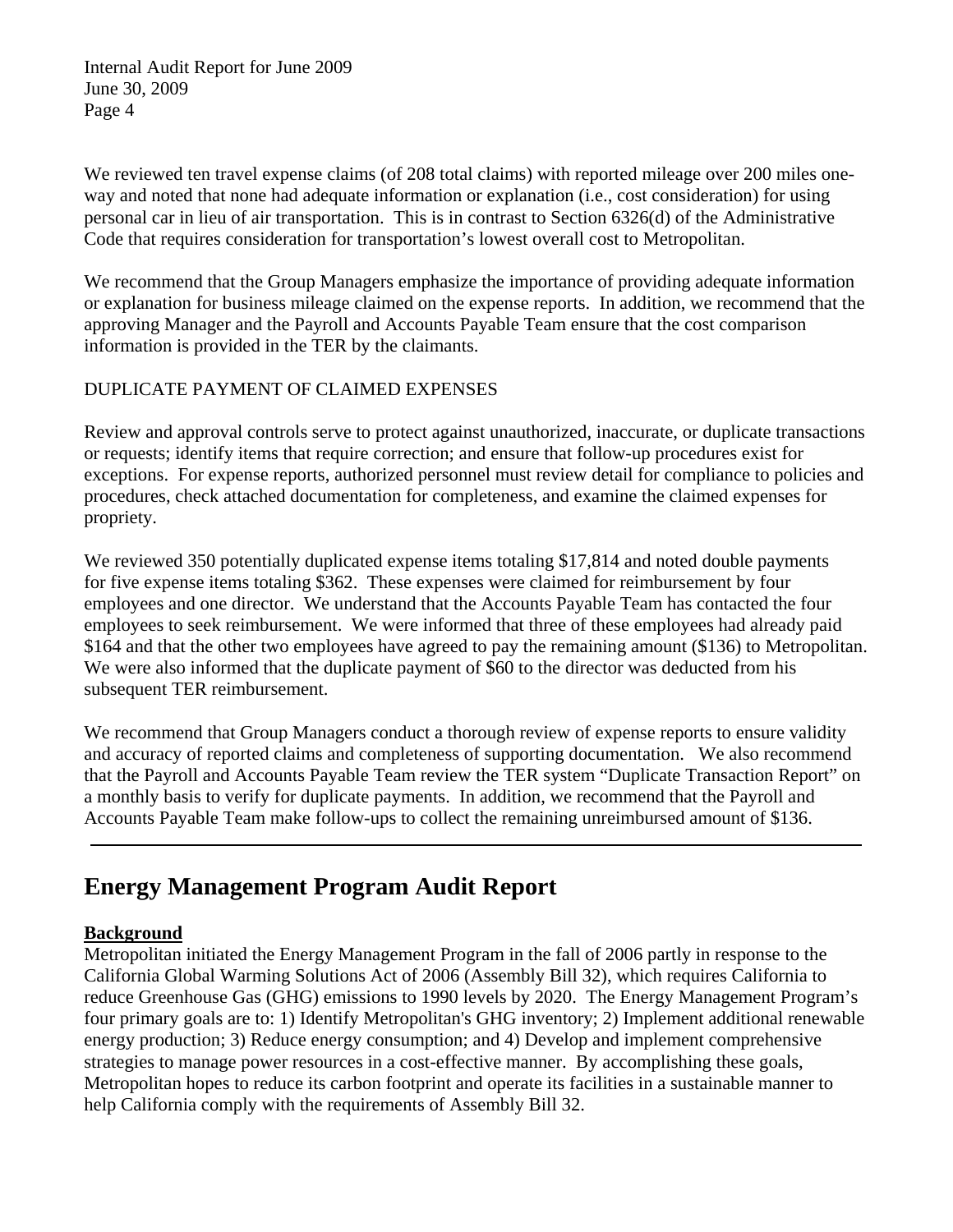In February 2007, the Board authorized Metropolitan's membership to the California Climate Action Registry (CCAR). CCAR helps organizations like Metropolitan establish their GHG inventory baselines for comparison against GHG emission reduction accomplishments, and to evaluate these efforts against future requirements. The CCAR sponsored GHG inventory tracks the amount of GHG emitted to and removed from the atmosphere by human activities in California. In late 2007, Metropolitan completed its baseline GHG inventory for calendar years 2005 and 2006. Ongoing work under the Energy Management Program includes establishing design standards for energy-efficient facilities, taking advantage of available rebates for energy efficiency and energy-saving projects, and continuing to investigate renewable and sustainable energy sources.

In August 2008, the Board approved twelve energy principles that provide direction for Metropolitan's activities. These principles were grouped into four categories: reliability, economics, compliance/ regulatory, and stewardship. They complement and augment the existing energy policy principles adopted in 1996 and 2002, to reflect the changes to the energy industry and to address issues such as climate changes and GHG emission management.

Responsibilities for the Energy Management Program are split between the Water System Operations and the Corporate Resources Groups. The areas of demand management, energy efficiency, power resources, treatment process assessments, and impacts to operations are managed by representatives from the Water System Operations Group. Whereas, design, facilities, equipment, carbon footprint, and information technology are managed by the Corporate Resources Group. Together, they are tasked with implementing Energy Management Program principles and achieving the program's goals. The total amount spent on the Energy Management Program as of February 2009 was \$418,000.

#### **Opinion**

In our opinion, the accounting and administrative procedures over the Energy Management Program include those practices usually necessary to provide for a generally satisfactory internal control structure. The degree of compliance with such policies and procedures provided effective control for the period January 2007 through March 2009.

#### **Comments and Recommendations**

## POLICIES AND PROCEDURES

Operating policies and procedures should be established and documented to provide a framework for achieving Metropolitan's goals properly and adequately. Whereas policies guide actions toward a desired outcome, procedures provide Management with guidelines for consistent performance of daily operations. For the Energy Management Program, formal policies should establish standards for measuring the progress of the program and define responsibilities over energy use and conservation efforts. Formal procedures, then should establish processes for compiling and analyzing Greenhouse Gas (GHG) emission amounts. Procedures also should identify guidelines for using the GHG emissions spreadsheet, establish standards for security, and access restriction of the GHG emissions spreadsheet, as well as define the roles and responsibilities in the preparation and review of GHG inventory.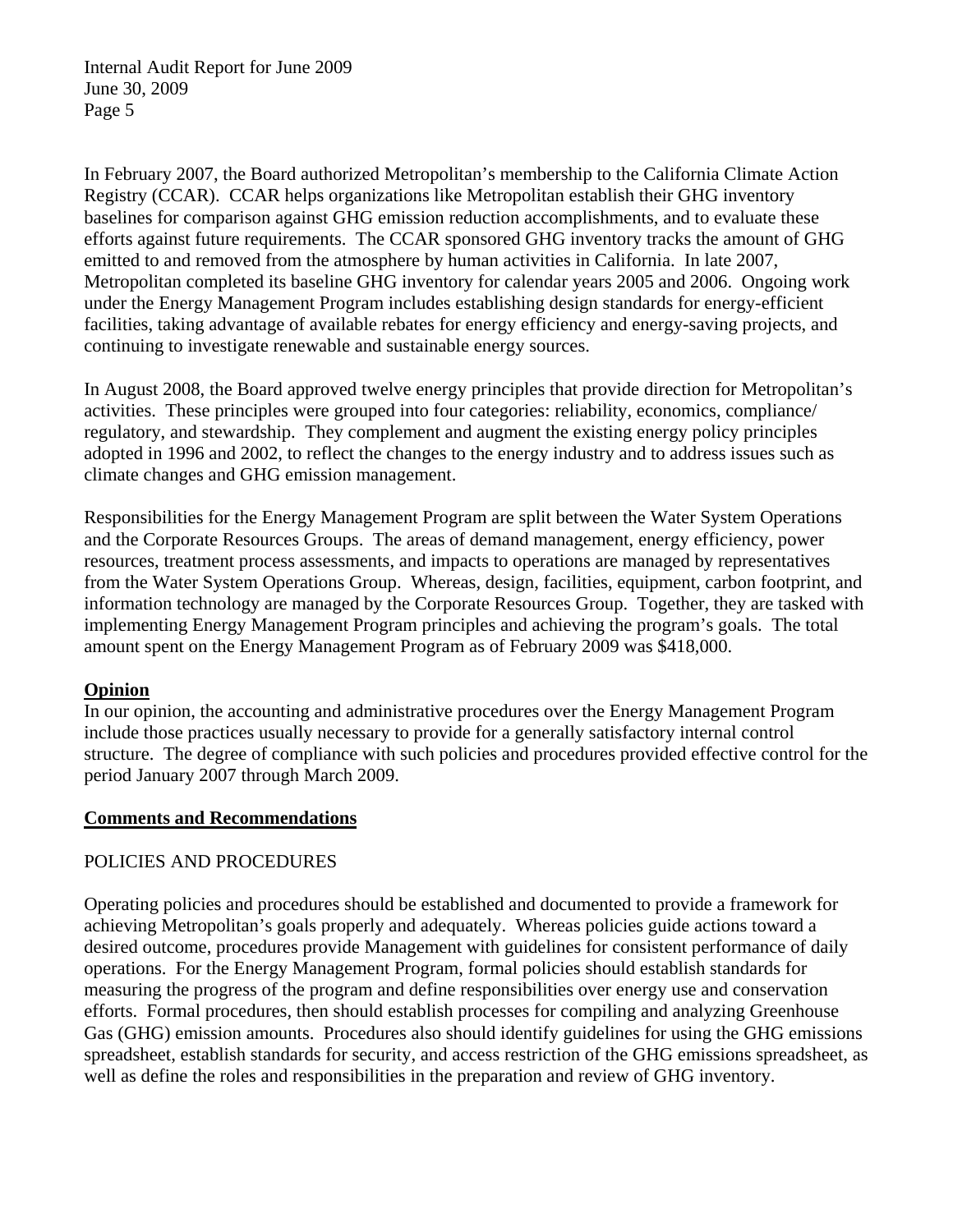Although Management has established energy management principles that provide direction for Metropolitan's energy activities, detailed policies and procedures have not been established to ensure that long-term goals are achieved and to establish standards for daily operations. Specifically, while we note that Management has prepared an overview of Metropolitan's carbon footprint preparation process, detailed procedures for the preparation of GHG inventory have not been developed. These procedures should include those processes for securing access to the GHG emissions spreadsheet, provide for the training of personnel, ensuring the use of current protocols, and for the review and approval of Management reports.

We recommend that Management develop and implement comprehensive policies and procedures for the Energy Management Program.

# **Official Statement for the Water Revenue Refunding Bonds, 2009 Authorization, Series B and C**

#### **Background**

The Audit Department has completed a review of the Official Statement for the Water Revenue Refunding Bonds, 2009 Authorization, Series B and C. This review was undertaken to provide the underwriters of the Water Revenue Refunding Bonds (Bonds) "comfort" that the Official Statement for the Bonds is complete, consistent with supporting financial records, and accurate in all material respects. The review was completed and no exceptions were noted. We issued letters describing the agreed upon procedures, and the results obtained to the underwriters of the Bonds.

# **Official Statement for the Water Revenue Refunding Bonds, 2009 Authorization Series C, and 2008 Authorization Series B & C**

## **Background**

The Audit Department has completed a review of the Official Statement for the Water Revenue Refunding Bonds, 2009 Authorization Series C, and 2008 Authorization Series B and C. This review was undertaken to provide the underwriters of the Water Revenue Refunding Bonds (Bonds) "comfort" that the Official Statement for the Bonds is complete, consistent with supporting financial records, and accurate in all material respects. The review was completed and no exceptions were noted. We issued letters describing the agreed upon procedures, and the results obtained to the underwriters of the Bonds.

## **Continuous Audit Activities (Monthly Reviews)**

## Inland Feeder Project

Our review included agreeing actual costs reported to the Board to source documentation, including the general ledger, the Inland Feeder Project (IFP) Monthly Report, and selected contract payments; reviewing estimated costs at completion; analyzing changes in various cost components; and attending